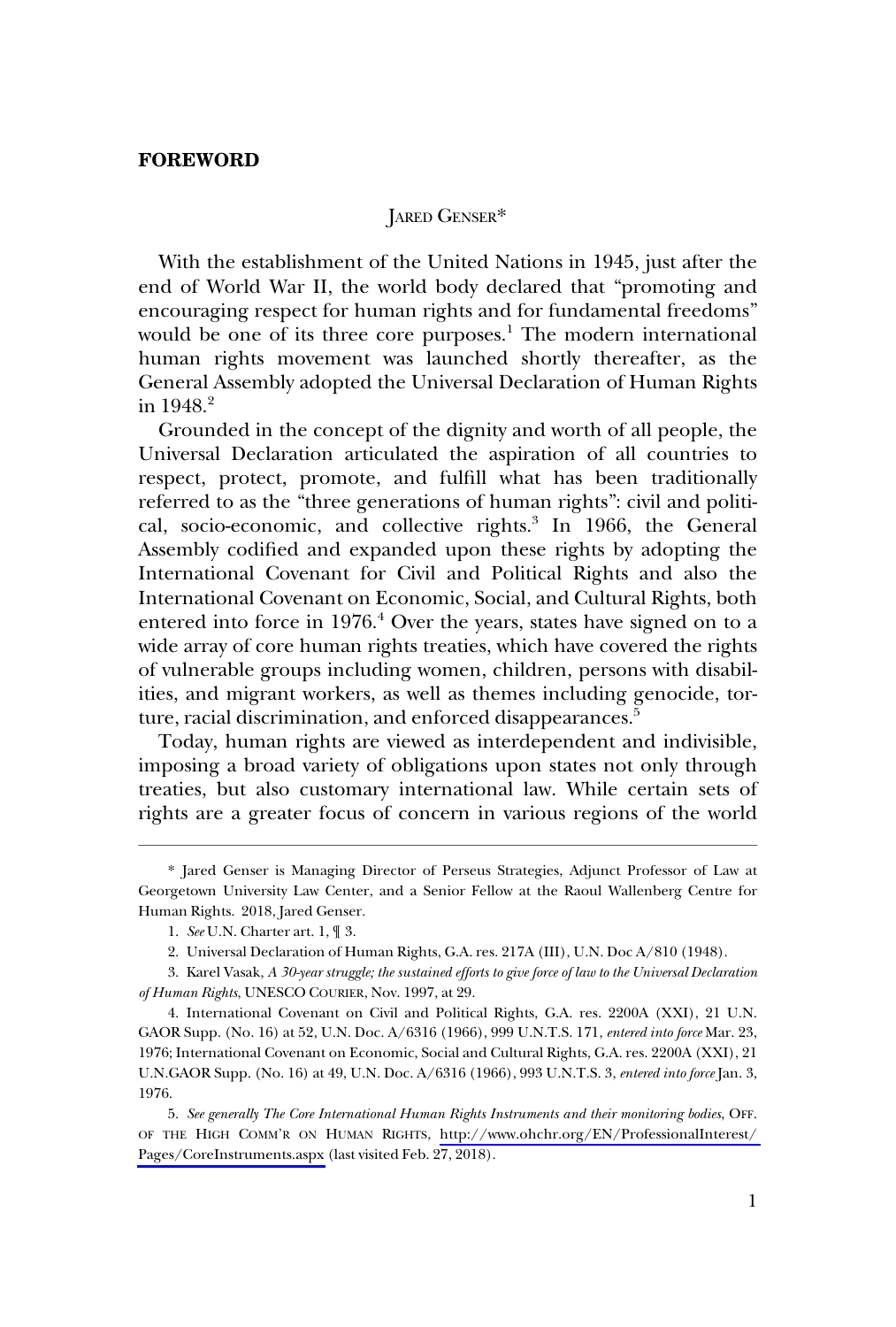with different political systems, cultures, and religions, there is broad agreement about the universality and importance of international human rights, despite the vast gap in commitments and implementation among state. $6$ 

This volume of the *Georgetown Journal of International Law* includes a diverse set of nine articles that examine different aspects of international human rights in the twenty-first century. For purposes of best understanding how they relate to one other, they will be summarized in the following order. Two articles look into the aspects of how the African, Inter-American, and European regional human rights systems function. Three articles look at thematic rights, including the right to education, the right to health, and children's rights in transitional justice. Three articles focus more deeply on a narrow aspect of the enforcement of human rights in the countries of Argentina, Kenya, and Zambia. And one article looks at detained foreigners under the Vienna Convention on Consular Relations and their right to notification and subsequent provision of consular access.

Together these articles demonstrate the extraordinary reach of international human rights law today—both how far the world has come since the adoption of the Universal Declaration of Human Rights and how much further it has to go for the world's seven-billion-plus people to have these rights meaningfully fulfilled.

## I. REGIONAL HUMAN RIGHTS SYSTEMS

In *Collective Rights in the Inter-American and African Human Rights Systems,* Michael Talbot focuses on how these two regional systems have addressed collective indigenous land rights. At the outset, the author explains how the legacy of colonization in the Americas and Africa has led to a disconnect between governmental prioritization of property rights and traditional conceptualizations of property, which leads both systems to struggle to analyze collective rights. Through a comparative analysis of two cases of indigenous peoples bringing cases against Paraguay and Kenya in these respective systems, Talbot concludes that the African system has more effectively addressed collective rights. He explains that the explicit recognition of indigenous land rights in the African Charter on Human and Peoples' Rights enables the African Commission and Court to focus on the content of these rights rather than their existence. In addition, the African Charter explicitly authorizes the Commission and Court to look to the entirety of international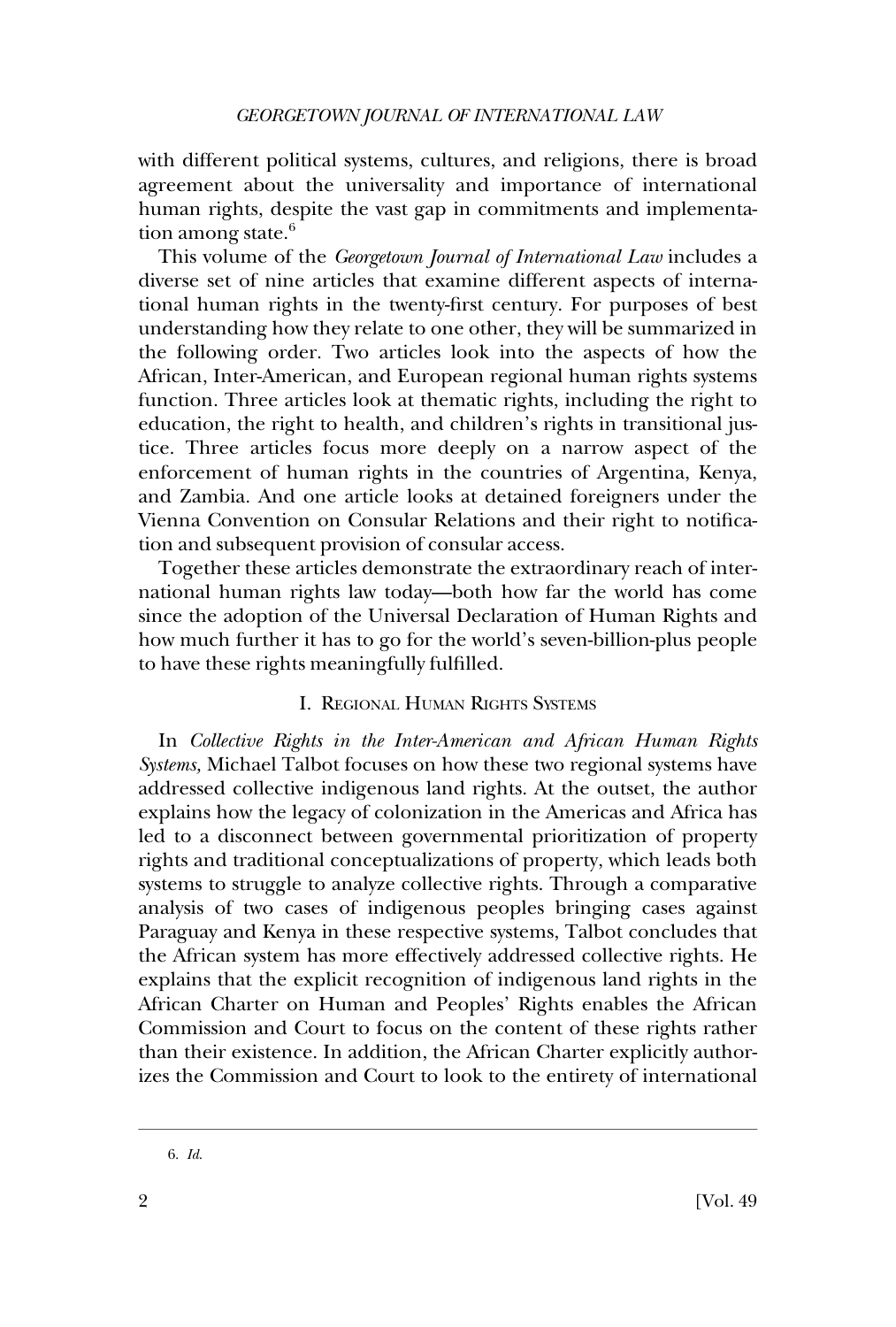law, enabling a more robust interpretation of international law. By contrast, the Inter-American Court of Human Rights has had to position the collective rights of indigenous peoples within individual rights defined by the American Convention on Human Rights because key rights are presented as being of "every one" or "every person."

In his article *What is Law for the European Court of Human Rights?*, Kanstantsin Dzehtsiarou explains that the European Convention on Human Rights is the only binding authority on the Court, though, in reality, the Court draws on a wide variety of legal sources to support the reasoning of its judgments. He argues that reliance on external sources is less legitimate than internal ones. Dr. Dzehtsiarou explains that internal sources must come from the Council of Europe's legal order, including treaties and soft law developed by the Council and jurisprudence of the European Court itself. By contrast, external legal sources include domestic legal norms of states outside the Council of Europe, customary and treaty-based international legal norms, and decisions of regional organizations and tribunals. He explains that the Court itself has emphasized that the Convention must be interpreted in harmony with the general principles of international law, of which it is a part. He also explains that European Union law should be placed between internal and external sources in terms of its priority. Dr. Dzehtsiarou concludes his analysis by emphasizing that the Court should prioritize reliance on internal sources and that further reliance on external sources undermines the Court's legitimacy when those sources contradict or substantively deviate from internal ones.

#### II. THEMATIC RIGHTS

Professor Klaus D. Beiter begins his article on education in Africa by recounting some of the criticisms of the West, which has been accused of abusing the concept of human rights to retain control over the developing world. While he does not subscribe to this view wholesale, he does note that human rights have underperformed all over the world. In *Is the Age of Human Rights Really Over? The Right to Education in Africa—Domesticization, Human Rights-Based Development, and Extraterritorial State Obligations*, he argues that human rights can regain their importance and value. In the context of the right to education, he says that human rights must become home-grown achievements with which local populations can identify. Global actors that have failed, in his view, to meet their obligations must be held accountable. He also argues that human rights, such as the right to education, must be recognized to give rise to extraterritorial state obligations, including a duty to structure bilateral and multilateral development assistance accordingly.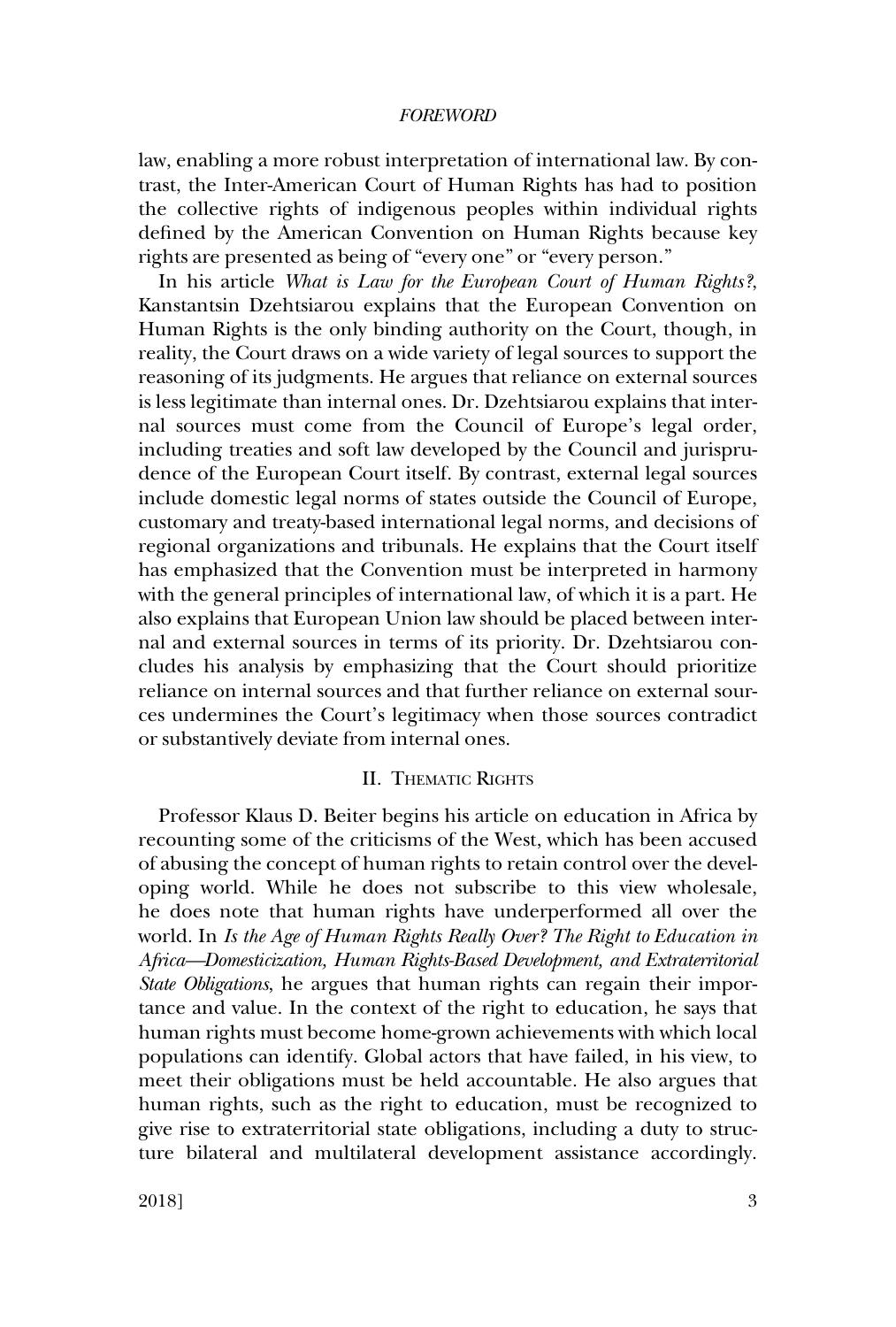Professor Beiter provides substantial additional detail to explain how, in his view, these principles could be applied.

In their historical review of the evolution of the health and human rights field, *A Long and Winding Road: The Evolution of Applying Human Rights Frameworks to Health*, Alicia Ely Yamin and Andrés Constantin explain how, in the last thirty years, there has been an expansion of rights and equality relating to patterns of health and well-being and also an expansion of the spaces in which these rights have been exercised. Yet at the same time, the authors also observe that the expansion of economic, social, and cultural rights—including the right to health itself—are far from delivering robustly egalitarian policies. On the contrary, Yamin and Constantin argue that the development of indicators has reductively defined the meaning of these rights and displaced struggles over structural obstacles. In reviewing how the field has developed, they explain that there has been much global standard-setting, national policies and legal judgments, and successful social mobilization. But, they emphasize that the application of human rights to health cannot be divorced from social and historical context. They describe the situation today as a neoliberal world order that "assigns disproportionate and unquestionable qualities to the market as an allocator of goods and destinies" and argue that it is "incompatible with a robustly egalitarian and inclusive human rights perspective."

In *Challenges to the Protection of Children's Human Rights and the*  Perpetuated Marginalization of Children in Transitional Justice, Aurélie Roche-Mair provides a critical reflection on how and why the rights of children have been jeopardized by their interactions with transitional justice mechanisms. Specifically, she observes that one of the primary aims of children's rights is addressing historical inequalities, but also that socioeconomic justice has been slow to be incorporated into transitional justice mechanisms. She also explains that the prevalent topdown approach of traditional justice often lacks perspectives of affected populations. Roche-Mair argues that the Convention on the Rights of the Child should be drawn upon to ensure that children's rights are respected in transitional justice mechanisms. She highlights that cornerstone principles, including non-discrimination, best interest of the child, right to life, and respect of the views of children, are embedded in the Convention. She explains there are three categories of rights: the survival and development rights, the protection rights, and the participation rights. And she emphasizes that other fields relate to children's needs in transitional justice situations, including victimology and forensic psychology. Roche-Mair explains that progress has been made in codification and criminalization of abuses against children in truth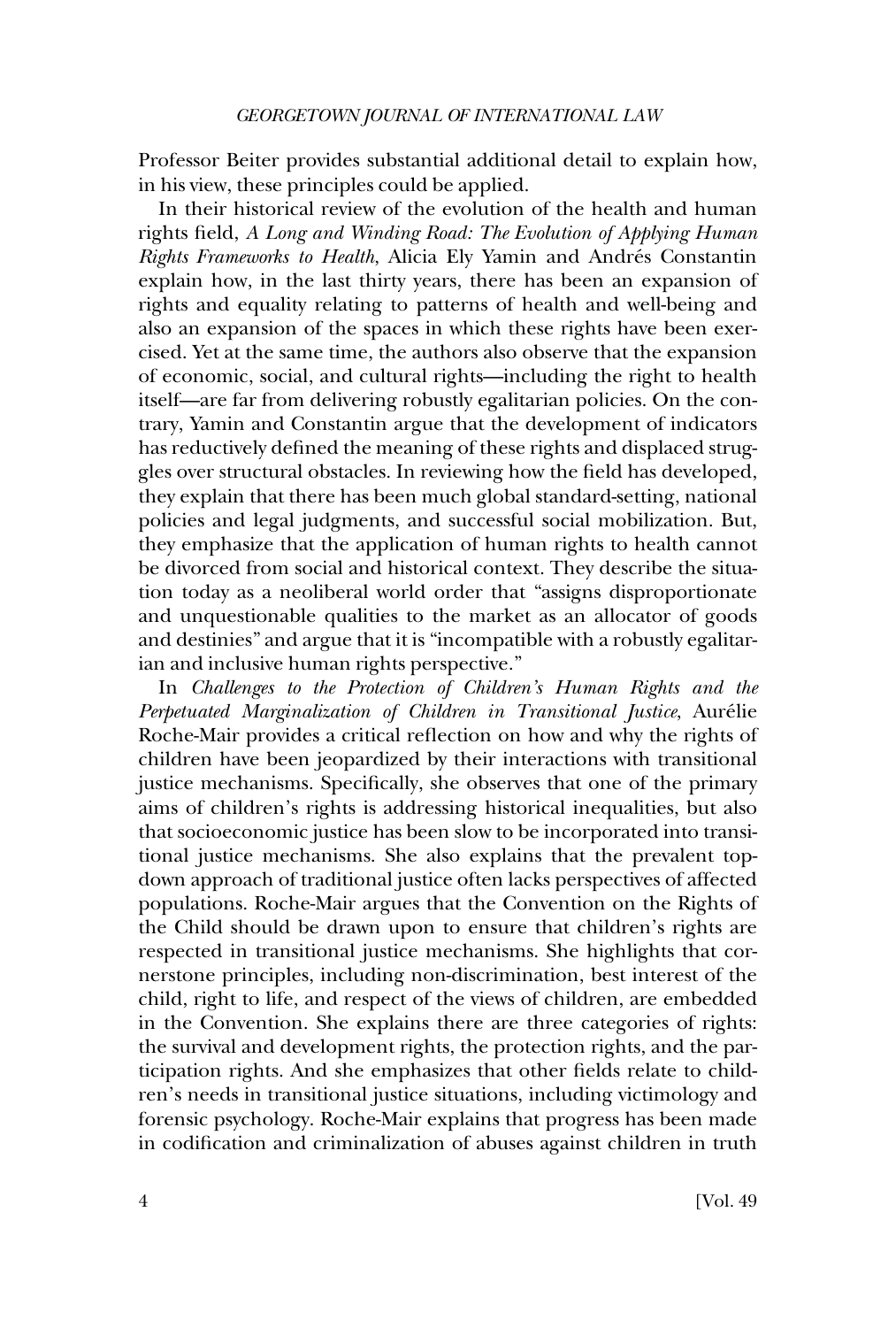commissions and criminal tribunals and that there have also been greater procedural rights provided for children. She asserts that more work needs to be done in facilitating the participation of children as witnesses and victims as well as considering the place of perpetrator children and instituting more effective reparation and outreach programs. She concludes by emphasizing that the integration and implementation of a holistic approach to children's rights would improve their engagement with transitional justice and better protect their rights.

# III. ENFORCEMENT OF HUMAN RIGHTS IN ARGENTINA, KENYA, AND ZAMBIA

In early 2017, the Supreme Court of Justice of Argentina ruled that the Inter-American Court of Human Rights did not have authority to invalidate its rulings. In his note *The "Ministry of Foreign Affairs" Case: A Ruling with Unforeseen Consequences in the Enforcement of Human Rights in*  Argentina, Isaías Losada Revol explains that this decision overturned fifteen years of practice of the Court that had reinforced the supremacy of human rights treaties over domestic law and the acceptance of the mandatory character of judgments of the Inter-American Court. This decision was made despite Argentina's 1994 constitutional amendment establishing that eleven human rights instruments have constitutional hierarchy and that all other validly ratified treaties have a higher standing than domestic law. The Court in *Ministry of Foreign Affairs* claimed that the Inter-American Court exceeded its authority in the American Convention and that it was not a tribunal of fourth instance able to review or annul domestic judicial decisions. Mr. Revol presents his response to the Court's arguments and contends they are contradicted by the Court's own precedent. He concludes by observing that this decision confronts the system of integration between the international and domestic legal systems that should have been addressed by the 1994 constitutional amendment. Victims now lack certainty that a protective or remedial decision from the Inter-American Court will be executed domestically in Argentina.

In *Girls' Education Under Attack: The Detrimental Impact of Sexual Abuse by Teachers on School Girls' Human Rights in Kenya*, Georgetown Law students Sara Adhami, Nicole Chenelle, Meika Freeman, and Michelle Gulino—the four authors, who participated in the Spring 2017 International Women's Human Rights Clinic—provide a detailed report based on their fact-finding trip to Kenya in March 2017. They investigated ongoing and pervasive sexual abuse of schoolgirls, which they found permeated every aspect of the lives of schoolgirls in Kenya. The authors begin by examining the scale and scope of the problem and, from their fieldwork, identify how Kenya's failure to protect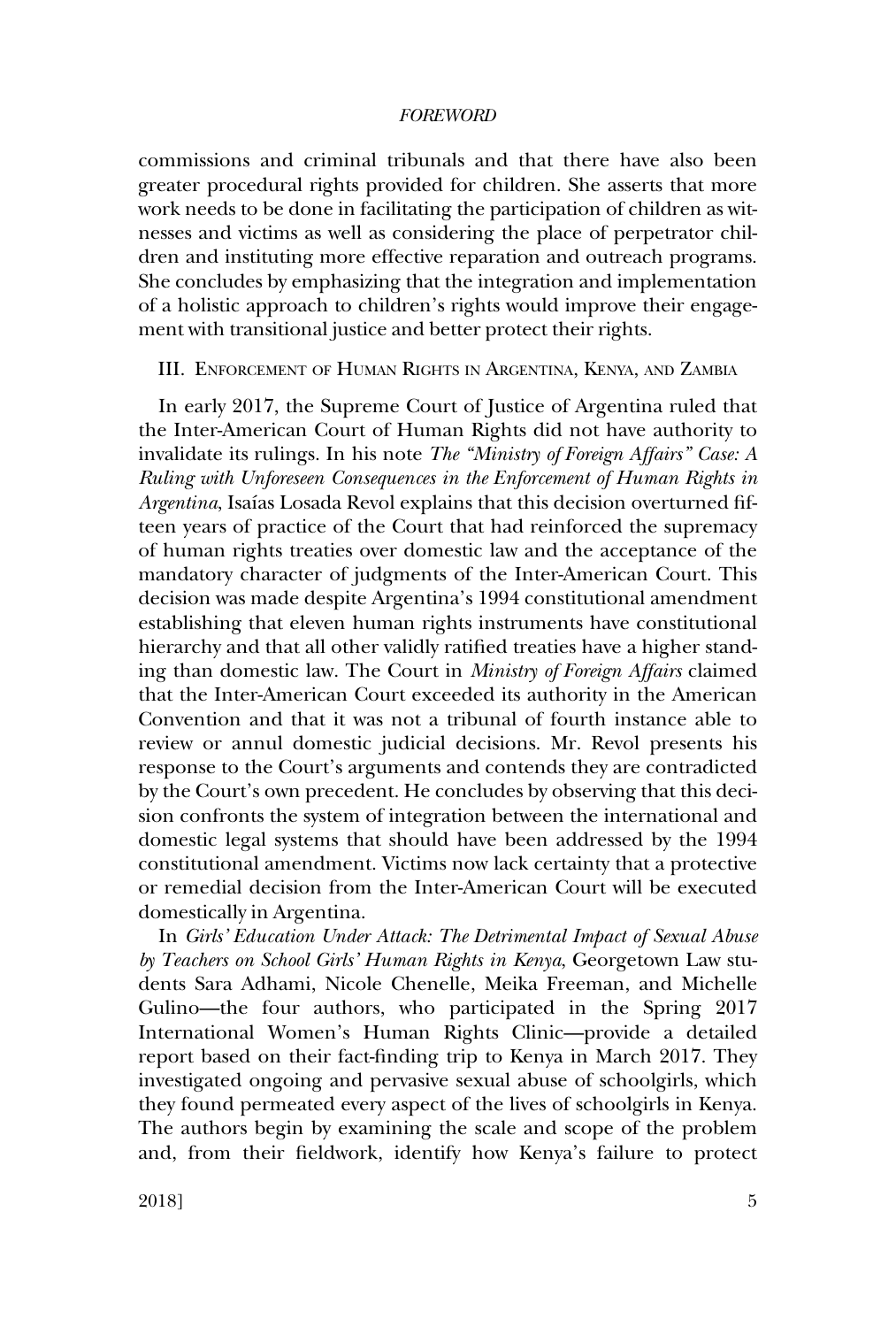#### *GEORGETOWN JOURNAL OF INTERNATIONAL LAW*

schoolgirls results from its non-compliance with the country's obligations under domestic and international law. They especially focus on the Teachers Service Commission rules and regulations, which the authors explain do not have sufficient enforcement provisions from laws that were supposed to facilitate the disciplining of teachers abusing children. The authors propose that the Commission issue an updated set of Learner Protection Guidelines and amendments to its Code of Regulations and authorizing law, which would mandate reporting to the Commission and in certain instances to police; mandate dismissal of teachers found guilty of sexual abuse of a learner; provide for greater confidentiality and non-retaliation provisions; expand the definition of sexual abuse to include inappropriate sexual conduct; and require teaching training, among other measures. The authors conclude by emphasizing that there are serious gaps between the rights and protections enshrined in law and their implementation, a problem that must be addressed urgently if the Government of Kenya is to fulfill its obligations to protect its schoolgirls from abuse.

In *Encouraging Entrepreneurship Supports Human Rights: An Evaluation of Issues and Responses in Zambia*, Karl M.F. Lockhart argues that supporting entrepreneurship implicitly supports the rights and freedoms that underpin international human rights law. As a lens into viewing this issue, the author discusses the situation of the subsistence farmers of Chickankata, a district a few hours from Lusaka. These farmers only ever received title registered in the name of the community to their lands, and several years ago, construction and development began on land being used to graze animals, with the local view being that their land would likely be consolidated and sold to large agribusinesses. The author explains that there are different perspectives about such a situation: those who see agribusiness as creating jobs with regular wages for those who might be displaced versus those who see the farmer's way of life as a sacred expression of the human experience that should be preserved. Lockhart believes encouraging entrepreneurship in situations such as this should lead to a flourishing of human rights. Specifically, the author argues that nurturing personal autonomy encourages free movement and the right to property; supporting creativity and innovation enhances freedom of thought, opinion, and speech; and personal autonomy and creativity lead to education.

# IV. RIGHTS OF DETAINED FOREIGNERS

In *The Right to Consular Notification: The Cultural Bridge to a Foreign National's Due Process Rights*, Sabina Veneziano examines the requirement of the Vienna Convention on Consular Relations, which states